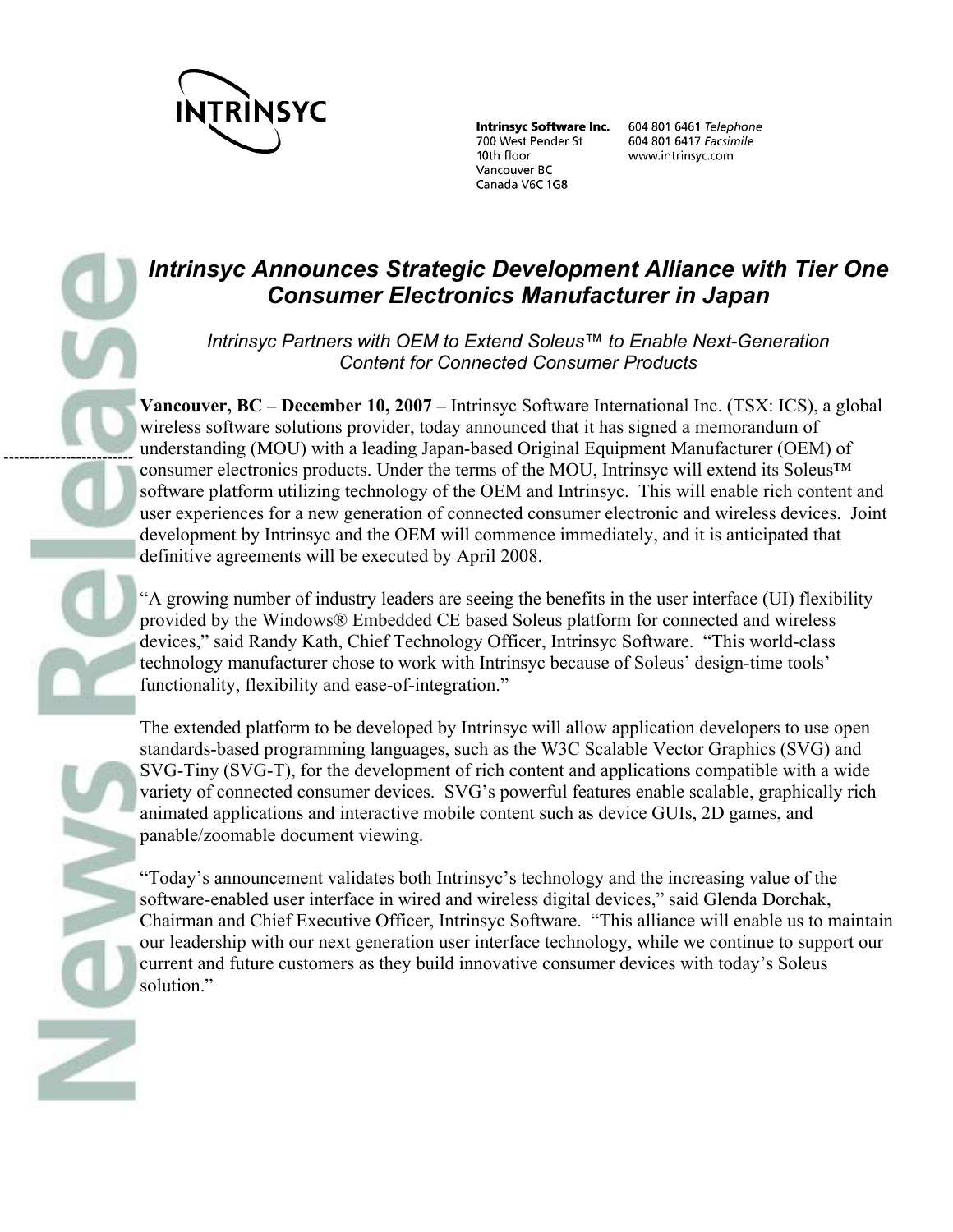

Intrinsyc Software Inc. 700 West Pender St 10th floor Vancouver BC Canada V6C 1G8

604 801 6461 Telephone 604 801 6417 Facsimile www.intrinsyc.com

### **About Intrinsyc Software International, Inc.**

Intrinsyc provides wireless software solutions that enable next-generation handheld products, including mobile handsets, smart phones and converged devices. The company's software products, engineering services, and years of expertise help device makers, service providers, and silicon providers deliver compelling wireless products with faster time-to-market and improved development cost. Intrinsyc is the licensor of the Soleus™ platform based on Windows® Embedded CE for consumer handset development. Intrinsyc is a Microsoft® Windows Embedded Gold Partner, the 2007 Windows Embedded Excellence Award winner for Systems Integrator, and a Symbian Platinum Partner. Intrinsyc is publicly traded on the Toronto Stock Exchange (symbol: ICS) and headquartered in Vancouver, Canada with regional offices in the United States, United Kingdom, Taiwan and Barbados. www.intrinsyc.com

Intrinsyc and Intrinsyc logo are registered trademarks, and Soleus and Soleus logo are trademarks in Canada, the European Community and the U.S.A. of Intrinsyc Software International, Inc. All other marks are the trademarks of the respective owners and are hereby acknowledged.

#### **Forward Looking Statements**

This press release contains statements, which to the extent that they are not recitations of historical fact may constitute forward-looking information. Such forward-looking statements may include financial and other projections as well as statements regarding the Company's future plans, objectives, performance, revenues, growth, profits, operating expenses or the Company's underlying assumptions. The words "may", "would", "could", "will", "likely", "expect", "anticipate", "intend", "plan", "forecast", "project", "estimate" and "believe" or other similar words and phrases are intended to identify forward-looking statements. Estimates made regarding future results assume the Company will continue to generate business for its engineering services at historical rates. If demand for the Company's services declines, or demand for engineering services declines generally, revenue will be further affected.Additionally, any statements made pertaining to growth potential within a specific geographical regional are made based upon current knowledge and understanding of the market environments and are subject to the risks and uncertainties applicable to each market region and the probability of adopting Intrinsyc's technology and/or utilizing the Company's engineering services. Persons reading this press release are cautioned that such statements are only predictions, and that the Company's actual future results or performance may be materially different.

Such forward-looking statements involve known and unknown risks, uncertainties and other factors, which may cause actual results to differ materially from those expressed or implied by such forwardlooking statements. These risks and uncertainties include the risk factors set out in the Company's Annual Information Form.

The Company disclaims any intention or obligation to update or revise forward-looking information, whether as a result of new information, future events or otherwise.